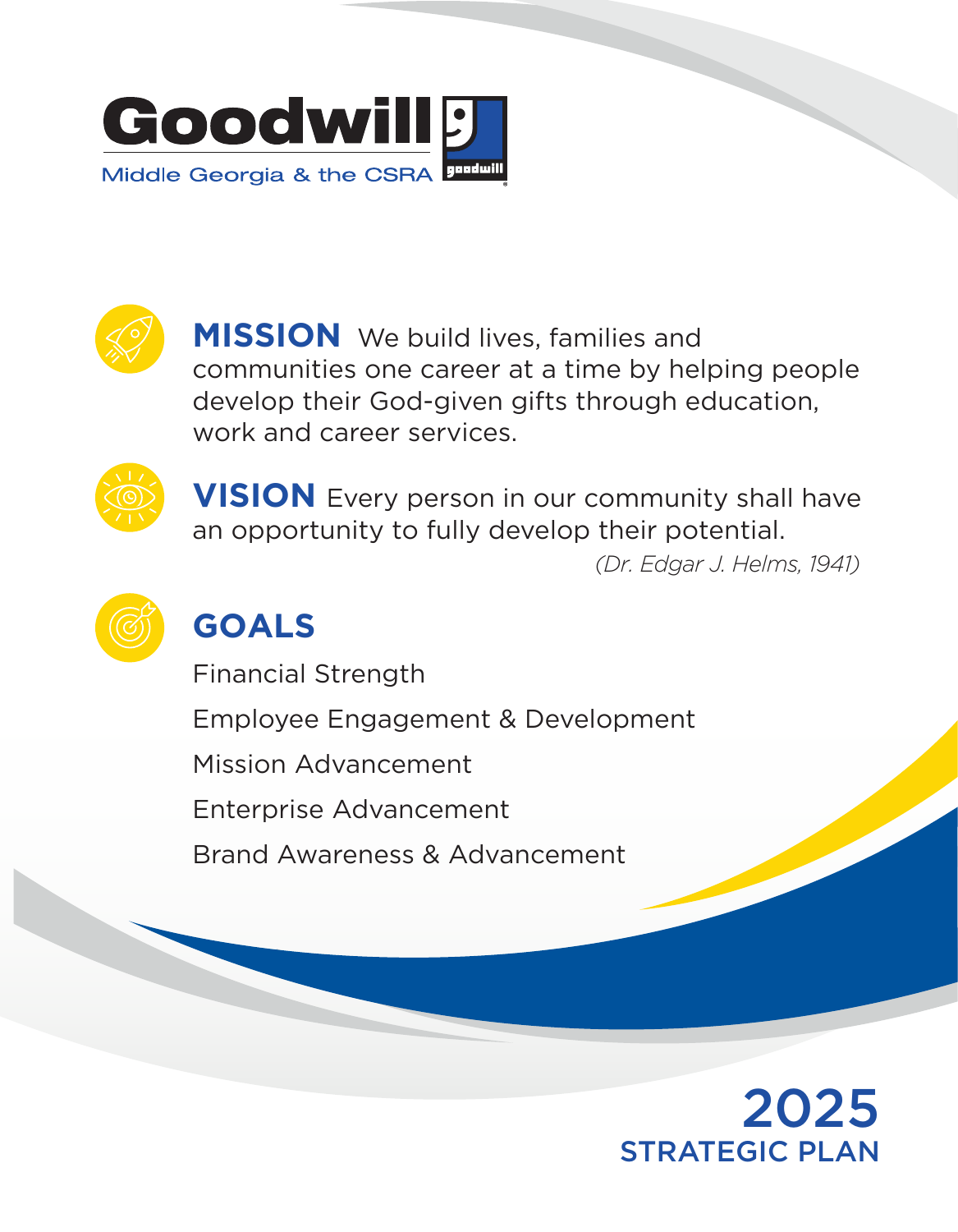

### **FINANCIAL STRENGTH**

We will foster stewardship and strengthen Goodwill's existing business and mission initiatives by building and sustaining financial capacity.

#### SUCCESS MEASURES

- 1.1 Organizational expense ratio of 95% or better and build a 3-month + reserve.
- 1.2 Increase overall organization revenue through a culture of philanthropy.
- 1.2.1 Fundraise \$10 million "Hand-Up" comprehensive campaign (capital, endowment & start-up for multiple Helms College campus expansion).
- 1.3 Total 2025 annual revenue for existing businesses at \$61.3 million:
- 1.3.1 Retail \$31 million
- 1.3.2 Contracts \$12 million
- 1.3.3 Hospitality \$8 million
- 1.3.4 Helms College \$6 million
- 1.3.5 Helms Career Education and Goodwill Staffing Services \$1.4 million
- 1.3.6 New Enterprises -\$1 million
- 1.3.7 Goodwill Works Foundation \$1 million
- 1.3.8 Workforce Development \$900 thousand
	- 1.4 Culture of quality with a 95% customer satisfaction rating.
	- 1.5 Achieve self-sustainability in education to allow Helms College transition to independent 501c3, Helms Education, Inc.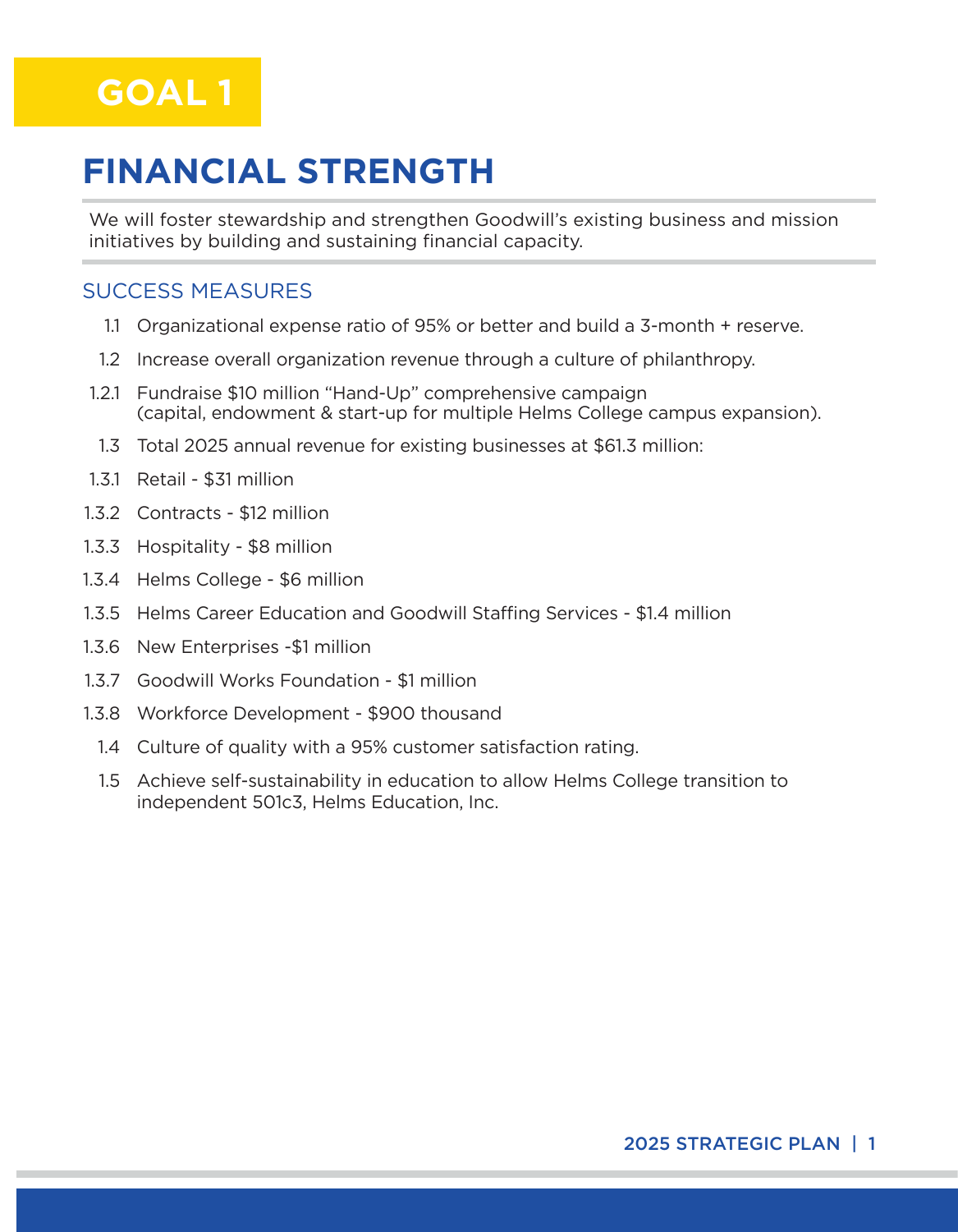### *GOAL 1 continued...*

- 1a. Diversify sources of philanthropic revenue and convert donors/shoppers/guests to philanthropic donors by creating an employee storytelling academy.
- 1b. Maintain retail expense ratio below 72%
- 1c. Actively pursue mergers and acquisitions to expand mission reach.
- 1d. Build board membership to support the achievement of fundraising and merger/acquisition goals.
- 1e. Diversify Goodwill Works Foundation into a multi-faceted fundraising organization with a Board composed of lead-gift philanthropists.
- 1f. Implement segmented monthly cash flow and forecasting analysis.
- 1g. Incorporate annual divisional planning of objectives to achieve long-term revenue and expense goals.
- 1h. Achieve and maintain hospitality expense ratio below 100%.
- 1i. Develop and execute an enrollment and financial forecasting strategy that will enable Helms College to become financially independent.
- 1j. Creation of 2 new or updated industry certification programs per year aligned with local in-demand jobs.
- 1k. Partner with a minimum of one employer per program per region for internship, externship or direct placement opportunities.
- 1l. Actively pursue grant opportunities or contracts that complement WFD and Career Services programming for specific populations such as reentry, youth, foster, etc.
- 1m. Evaluate WFD contracts annually to ensure contracts are optimized for revenue generation and aligned with current WFD and Career Services goals and objectives.
- 1n. Implement internal audits and customer feedback initiatives.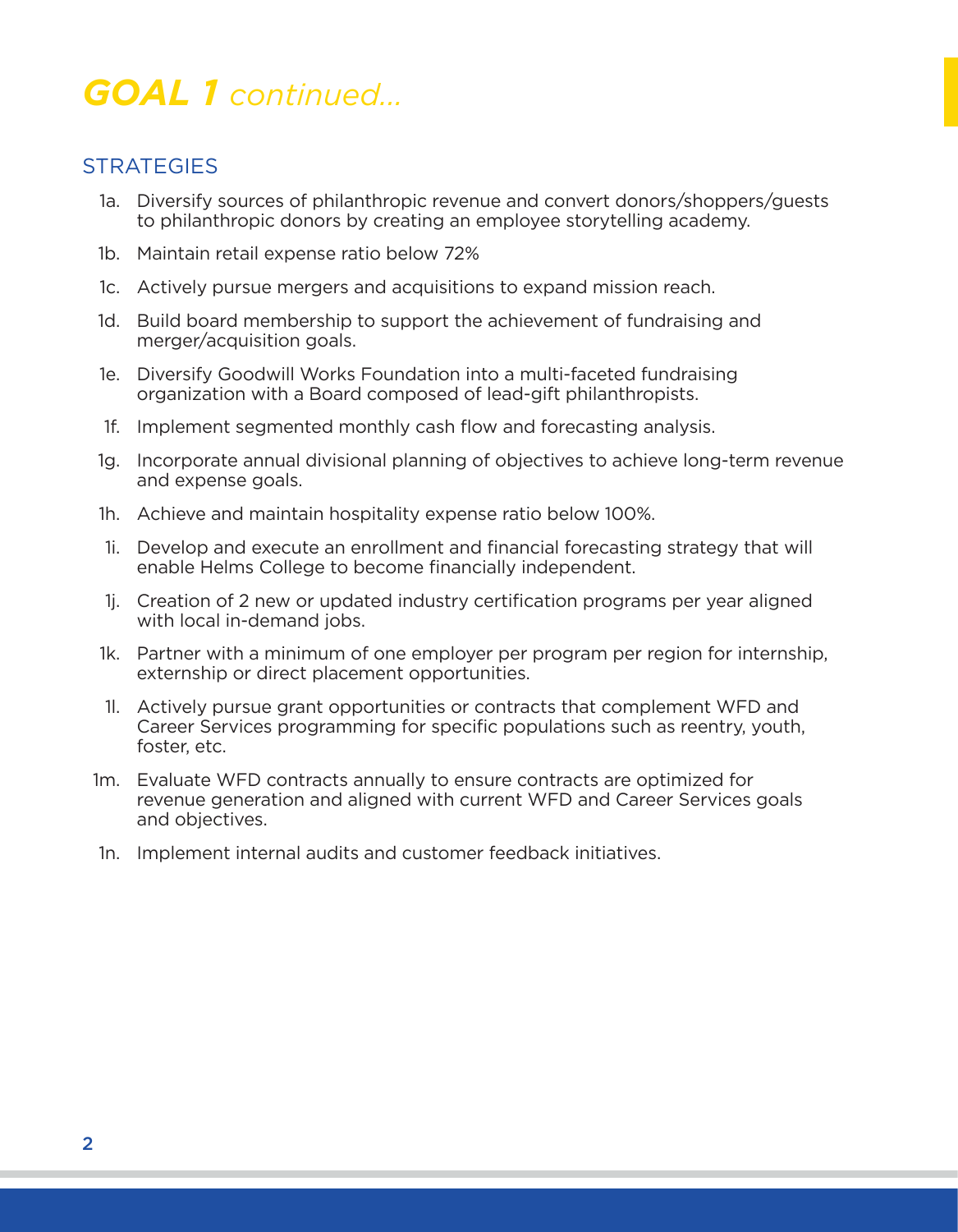# **EMPLOYEE ENGAGEMENT & DEVELOPMENT**

We will engage and develop our employees by creating a culture that offers opportunities for personal growth, education and career advancement.

#### SUCCESS MEASURES

- 2.1 Increase employee participation in internal development and training offerings by 10% year over year.
- 2.2 40% of employees have completed programs or are attaining credentials, diplomas, or degrees enabling promotion or expanded job roles.
- 2.3 Organizational pipeline in place resulting in 50% of candidates filling positions internally.
- 2.4 Retention for key positions is 85% in 2025.

- 2a. Include educational advancement and career development support in performance reviews and personal development plans with clear and specific goals and the training, tools and resources necessary to perform the job.
- 2b. Recruit/hire Chief Organizational Development Officer
- 2c. Develop a comprehensive succession planning system that includes risk mitigation for the loss of key leadership; succession candidate profiles; talent management system to identify candidates; and development opportunities for high potential candidates.
- 2d. Ensure compensation is competitive and equitable through market comparison, and proactively ahead of minimum wage advances.
- 2e. Refine the onboarding process to increase manager ownership of the process.
- 2f. Relevant quality training/education at all levels of the organization.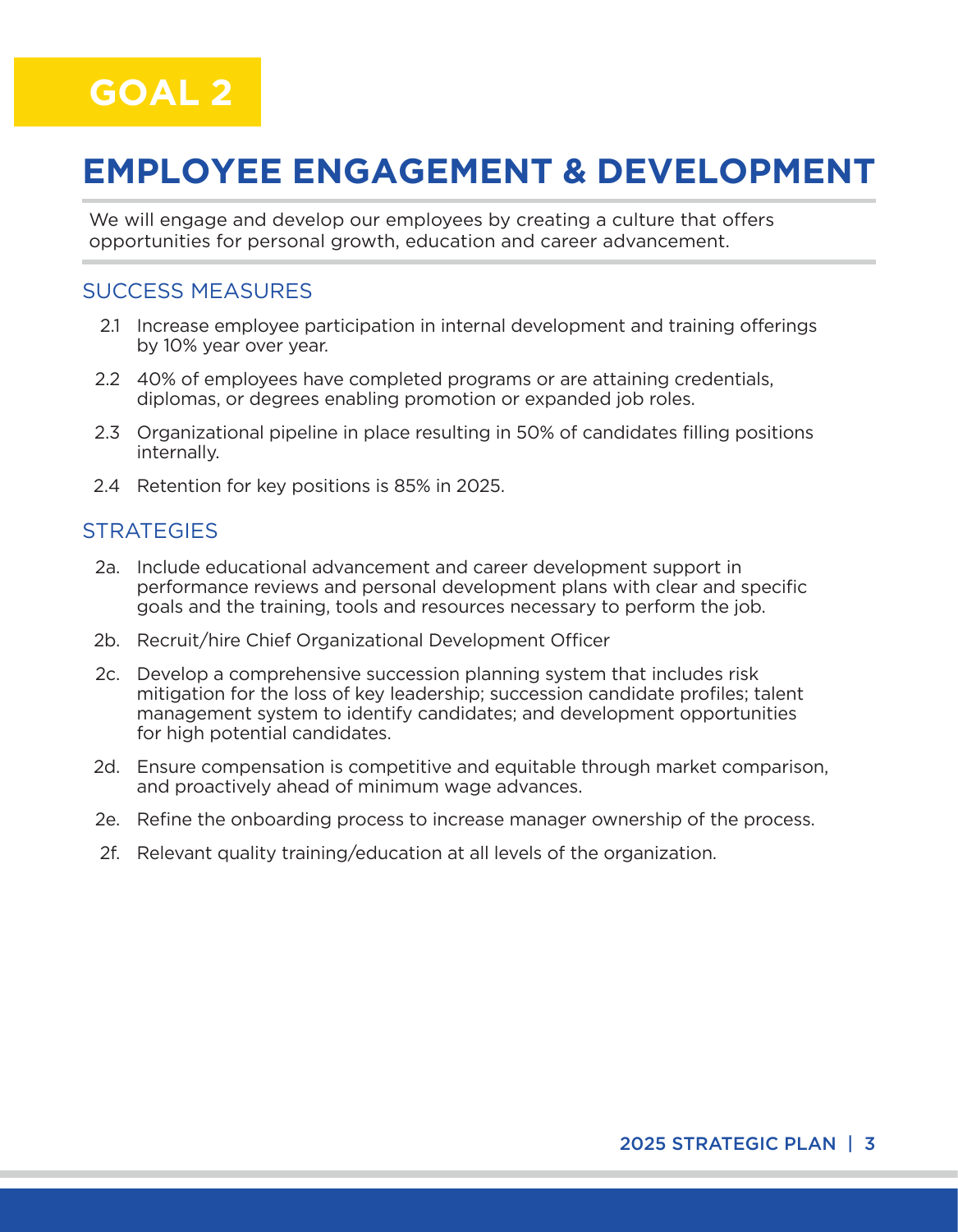# **MISSION ADVANCEMENT**

We will advance the Goodwill mission by establishing a continuum of education and career services that positively changes the lives of individuals and the community.

#### SUCCESS MEASURES

- 3.1 Helms College 90% of academic programs meet or exceed the Accrediting Council for Continuing Education and Training (ACCET) accreditation benchmark.
- 3.2 School of Hospitality has destination programs with student housing.
- 3.3 Establish one alternative high school with a childcare center.
- 3.4 Serve 20,000 annually and increase the intensity of services resulting in greater impact.
- 3.5 Achieve 40% placement of persons served annually in employment with an average wage over \$15 per hour and job retention of 70% at 90 days.
- 3.6 Establish an advisory council for each school of Helms College.

- 3a. Add 2 satellite locations of Helms College.
- 3b. The 5 schools of Helms College will have a minimum of 3 Title IV programs per school. These schools include Hospitality, Health Services, Business, Trades and Information Technology.
- 3c. Culinary programs achieve American Culinary Federation (ACF) accreditation for culinary arts programs.
- 3d. Expand Workforce Development programs through grant opportunities.
- 3e. Establish Helms College and Helms Career Education endowment for tuition scholarships and to underwrite launch of new programs.
- 3f. Develop partnership articulation agreements with colleges and universities.
- 3g. Expand community partnerships especially with industry-specific entities and the faith community.
- 3h. Develop a student retention plan to exceed the national average of peer institutions.
- 3i. Grow the Culinary Operations Resorts and Clubs degree (CORC), establish a culinary agricultural degree, and Bachelors in Hospitality Management to support the School of Hospitality to become a destination school.
- 3j. Maintain consultation agreement with Indianapolis Goodwill Education Initiatives, Inc. to establish an Excel Center.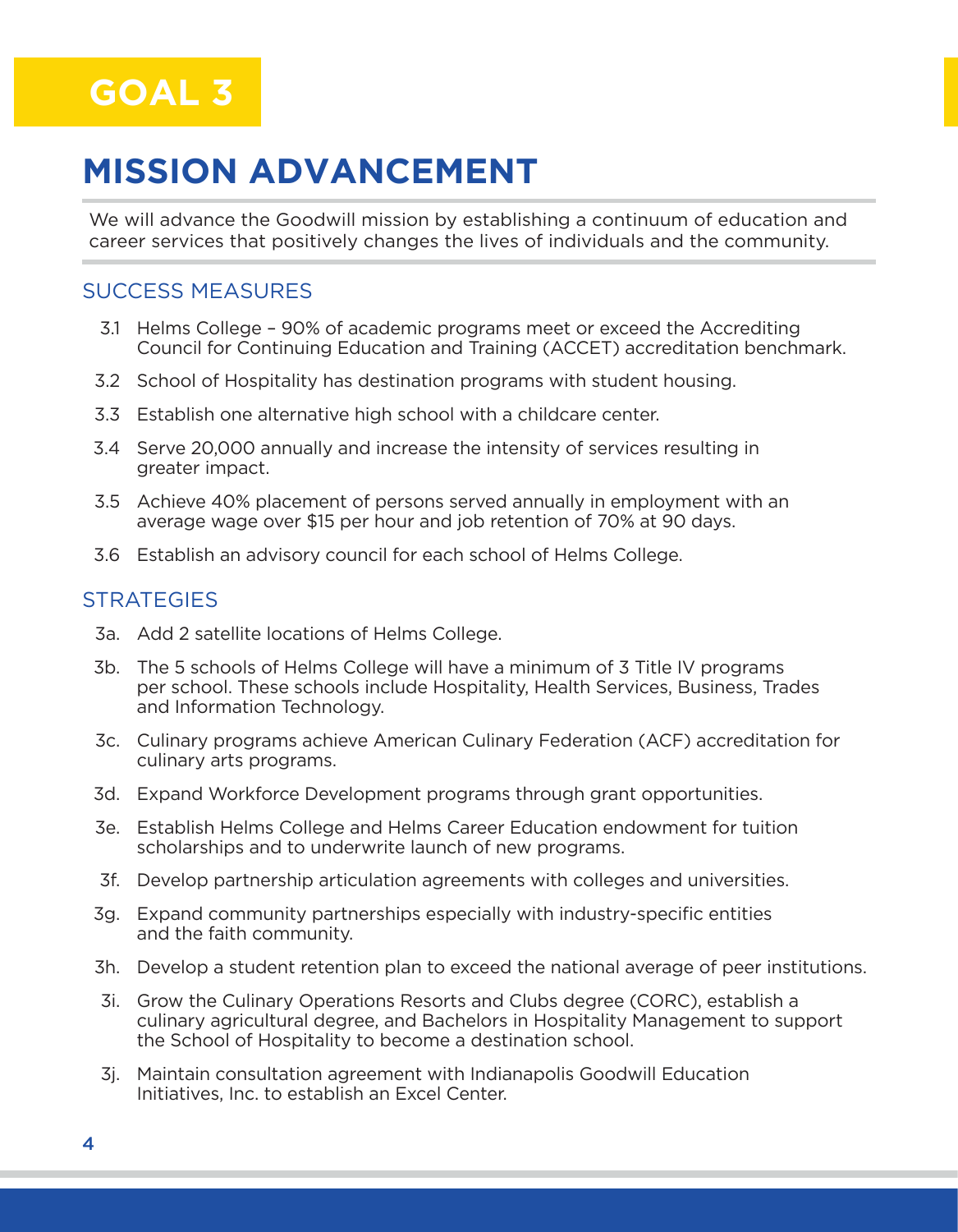

### **ENTERPRISE ADVANCEMENT**

We will grow existing and new enterprises as applied learning venues for Helms College and other mission initiatives.

#### SUCCESS MEASURES

- 4.1 Establish enterprises as self-sustaining learning venues tied to each Helms College school, or partner with 3rd party with relevant expertise to complement key academic programs.
- 4.2 Expand donated goods retail footprint and online markets.
- 4.3 Increase new lines of business-to-business that impact organizations double bottom-line (mission and profit).
- 4.4 Develop an information technology process that ensures stability, security, and infrastructure to support organization-wide operational strategic growth and sustainment.

- 4a. Hire a Chief Information Officer consultant to build a 4yr IT enhancement plan to strengthen organizational systems and capabilities.
- 4b. In partnership with others, establish an agri-business/eco-tourism campus at Lake Oconee with a town center, commercial farm, resort hotel, conference center and day spa.
- 4c. Ensure all enterprises are vibrant learning environments.
- 4d. Add at least one retail store each year.
- 4e. Explore alternative, online marketplace initiatives.